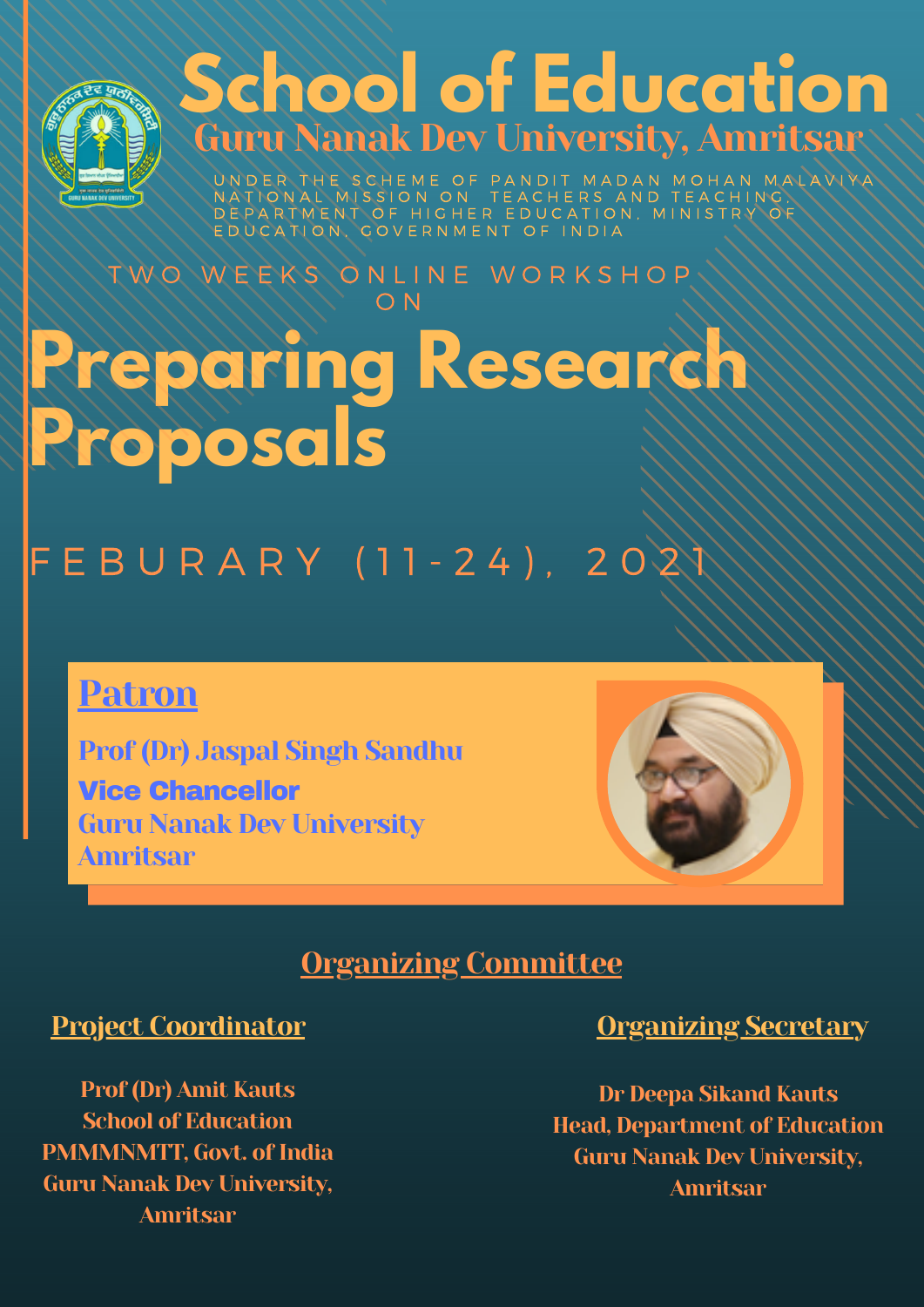### **About Guru Nanak Dev University**

Guru Nanak Dev University was established at Amritsar, India on November 24, 1969 to commemorate Guru Nanak Dev's birth quincentenary celebrations. The university has marked its emblem across the globe and is continuing its journey of achieving new heights in pursuance of its cherished goals. University Grants Commission (UGC) has granted category-1 status to the university, the only university to get this ELITE STATUS in the region of Punjab , Haryana, Himachal Pradesh & Chandigarh. Improving its rank from last year, Guru Nanak Dev University has been ranked 59 in the All - India university ranking released under the national institution ranking framework (NIRF) by the Ministry of Human Resource Development (MHRD), Govt. of India. Guru Nanak Dev University (GNDU) being a State University became the first university to get approval of School of Education. The SOE endeavors to provide programmes of excellence in pre-service and in-service education prospective and practicing teachers through teaching and learning, research, consultancy, publication and community services.

### About The Workshop

School of Education (PMMMNMTT), of Guru Nanak Dev University is organizing a two weeks workshop on 'Preparing research Proposals' under Pandit Madan Mohan Malaviya National Mission on Teacher and Teaching. The purpose of this workshop is to acquaint participants with the nuances of research proposal writing. It will provide useful guidelines to draft research proposals (required while applying for a research programme for funds), and hands-on training in drafting a research proposal.

## **Steps of Registration**

1.Interested /nominated candidates to fill the following pre- registration form <https://forms.gle/AQykvQBDmbYkjSWk8> 2.After pre-registration download the proforma of registration form from the link given below <http://online.gndu.ac.in/pdf/registrationformmodified.pdf> 3.After downloading, fill, sign and get forwarded from head of your institute, scan and send us in pdf form at pmmmnmttgnduparticipants10@gmail.com. 4.After this, we will send you a selection letter.

# TARGET GROUP

Teacher Educators, Teachers and Research Scholars in Higher Education will be considered as the participants of this workshop. Number of participants will be 100.